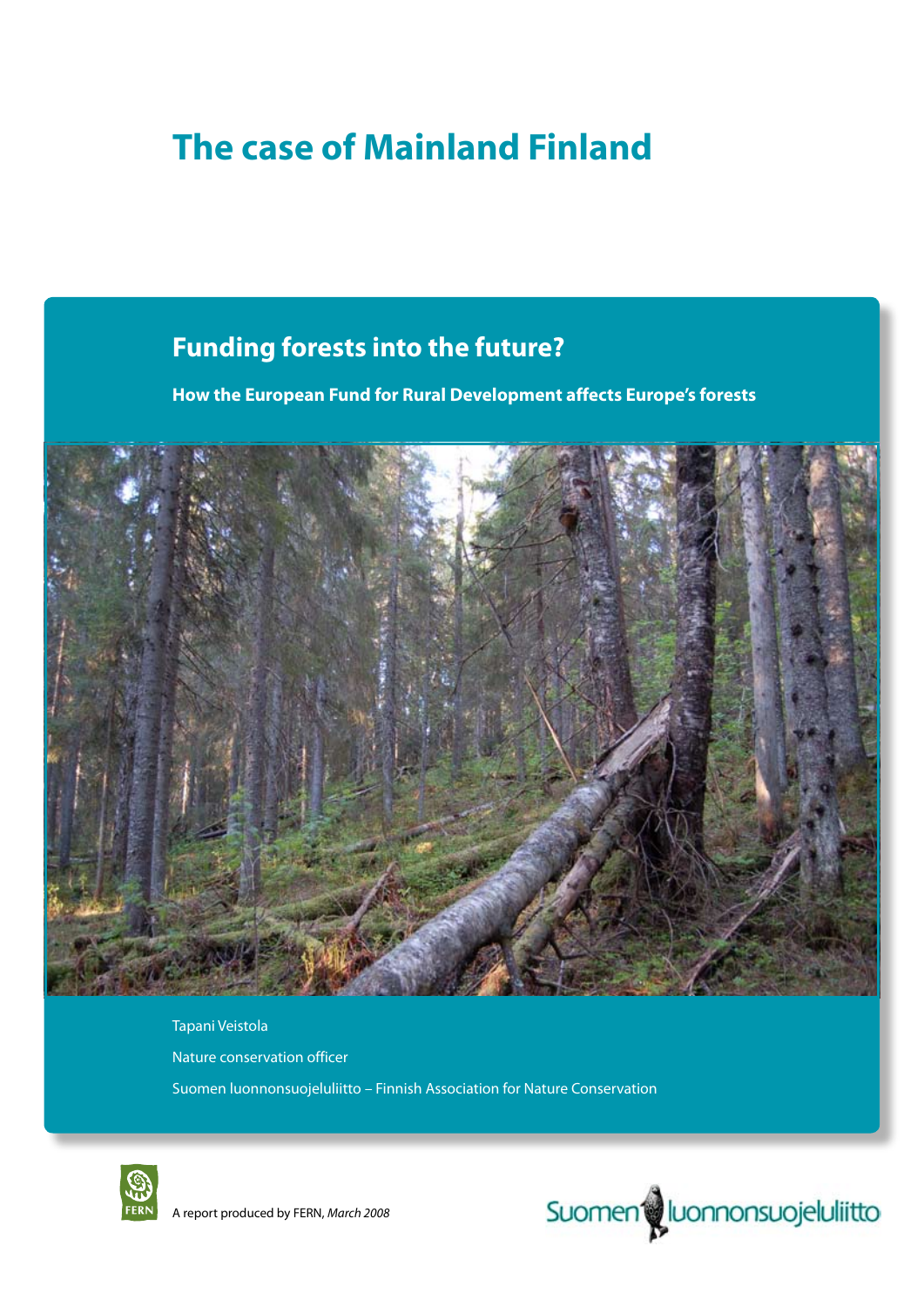

**CO** 

<www.fern.org>

This paper was funded by the European Community, Directorate-General for Agriculture and Rural Development and the Dutch Ministry of Environment and Spatial Planning.

The views expressed, the information presented, and the geographical and geopolitical designations used in this product do not imply the expression of any opinion whatsoever on the part of any of the donors. Neither do they necessarily represent FERN's position.

This paper is part of a series of six country reports that includes Bulgaria, Czech Republic, Finland, Hungary, Portugal and Romania. All are available at<www.fern.org>

Cover: Rinnemetsäpieni forest *March 2008*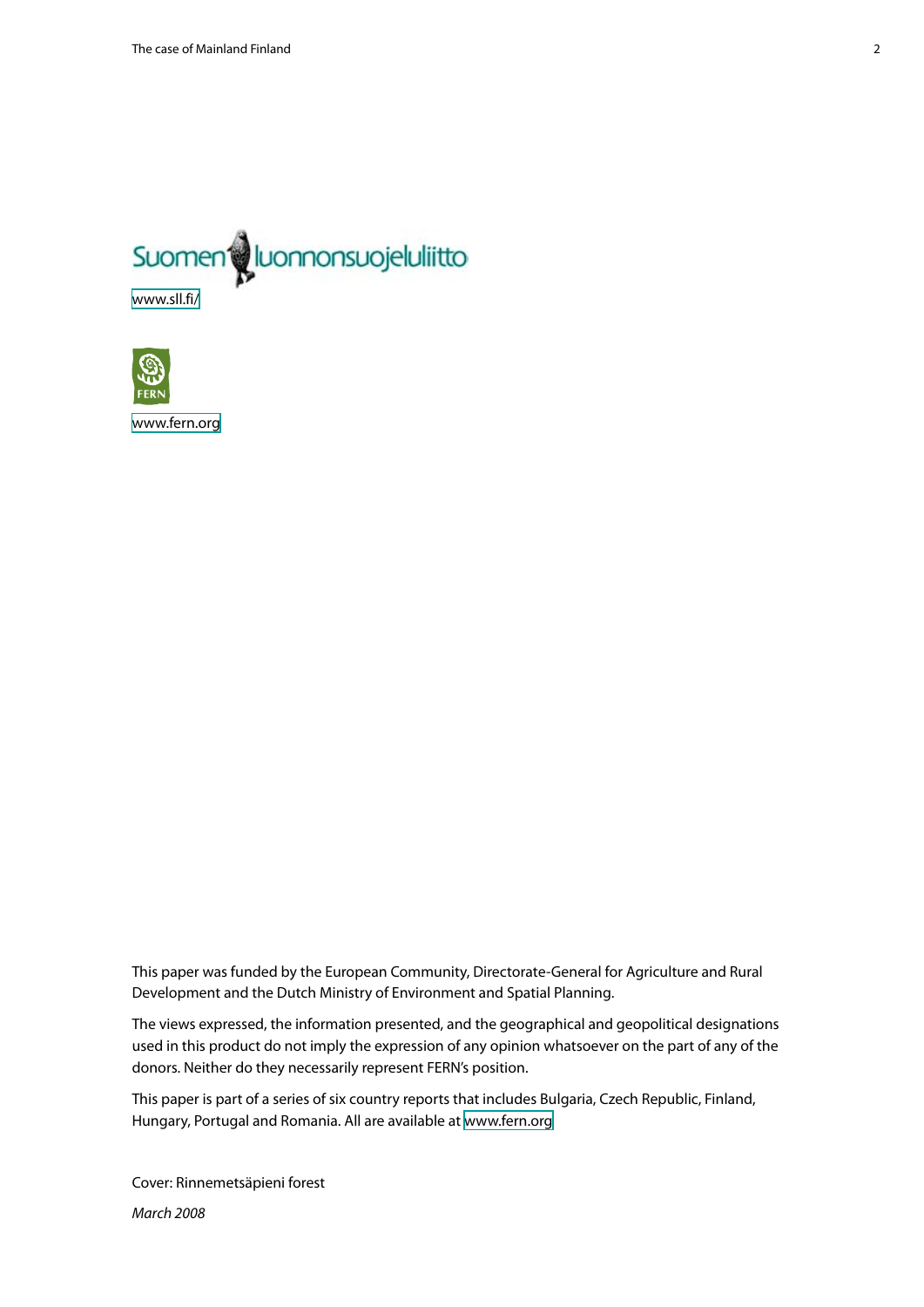## **Contents**

| <b>Acronyms</b><br>4 |                                                                                                                           |    |  |
|----------------------|---------------------------------------------------------------------------------------------------------------------------|----|--|
| 1                    | <b>Background</b>                                                                                                         | 5  |  |
| 1.1                  | Finland is a forest                                                                                                       | 5  |  |
| 1.2                  | Environmental challenges in the countryside                                                                               | 5  |  |
| 1.3                  | One Finland, two programmes                                                                                               | 5  |  |
| $\overline{2}$       | Is money from the rural development fund going to forest-related activities?                                              | 7  |  |
| 2.1                  | Axis 1: improving the competitiveness of the agricultural and forestry sector                                             | 7  |  |
| $2.2\phantom{0}$     | Axis 2: forest biodiversity refers to national money                                                                      | 8  |  |
| 2.3                  | Axis 3: Improving quality of life                                                                                         | 8  |  |
| 2.4                  | Axis 4: Leader                                                                                                            | 9  |  |
| 3                    | Is the national rural development strategy in line with other programmes?                                                 | 10 |  |
| 3.1                  | The national biodiversity action plan                                                                                     | 10 |  |
| 3.2                  | The National Forest Programme                                                                                             | 10 |  |
| 3.3                  | Others                                                                                                                    | 10 |  |
| 4                    | Is the Rural Development Programme in line with the national strategy plan for rural<br>development?                      | 11 |  |
| 5                    | The Rural Development Programmes and other EU policies                                                                    | 12 |  |
| 5.1                  | The EU target 2010 (stopping biodiversity loss by 2010)                                                                   | 12 |  |
| 5.2                  | Natura 2000                                                                                                               | 12 |  |
| 5.3                  | Other related EU policies such as the EU Forest Action Plan, the FLEGT Action Plan, and the<br><b>Biomass Action Plan</b> | 12 |  |
| 6                    | The process of developing the programme                                                                                   | 13 |  |
| 7                    | <b>Conclusions</b>                                                                                                        | 15 |  |
| 8                    | Relationship between agriculture and forestry in Rural Development policy                                                 | 16 |  |
|                      | <b>References</b>                                                                                                         |    |  |
|                      | <b>Contact</b>                                                                                                            |    |  |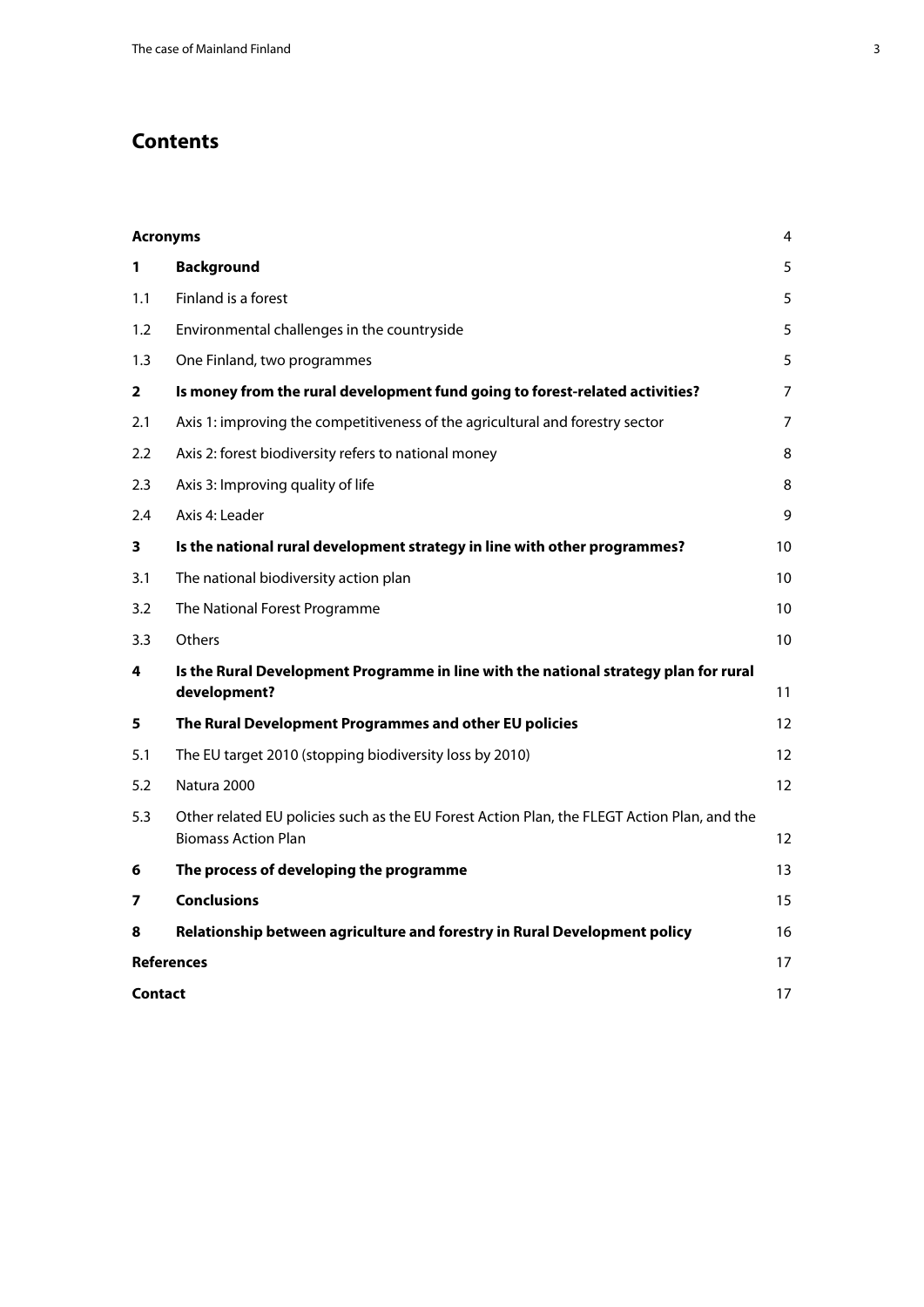## <span id="page-3-0"></span>**Acronyms**

| <b>EAFRD</b> | European Agricultural Fund for Rural Development   |
|--------------|----------------------------------------------------|
| EU           | <b>European Union</b>                              |
| <b>FANC</b>  | <b>Finnish Association for Nature Conservation</b> |
| FLEGT        | Forest Law Enforcement, Governance and Trade       |
| ha           | hectares                                           |
| <b>LFA</b>   | Less Favoured Areas                                |
| <b>METSO</b> | Southern Finland Forest Conservation Programme     |
| MoAF         | Ministry of Agriculture and Forestry               |
| <b>NFP</b>   | National Forest Programme                          |
| NGO          | Non-Governmental Organisation                      |
| <b>RD</b>    | Rural Development                                  |
| <b>RDP</b>   | Rural Development Programme                        |
| <b>SME</b>   | Small to Medium-Size Enterprise                    |
| WG           | <b>Working Group</b>                               |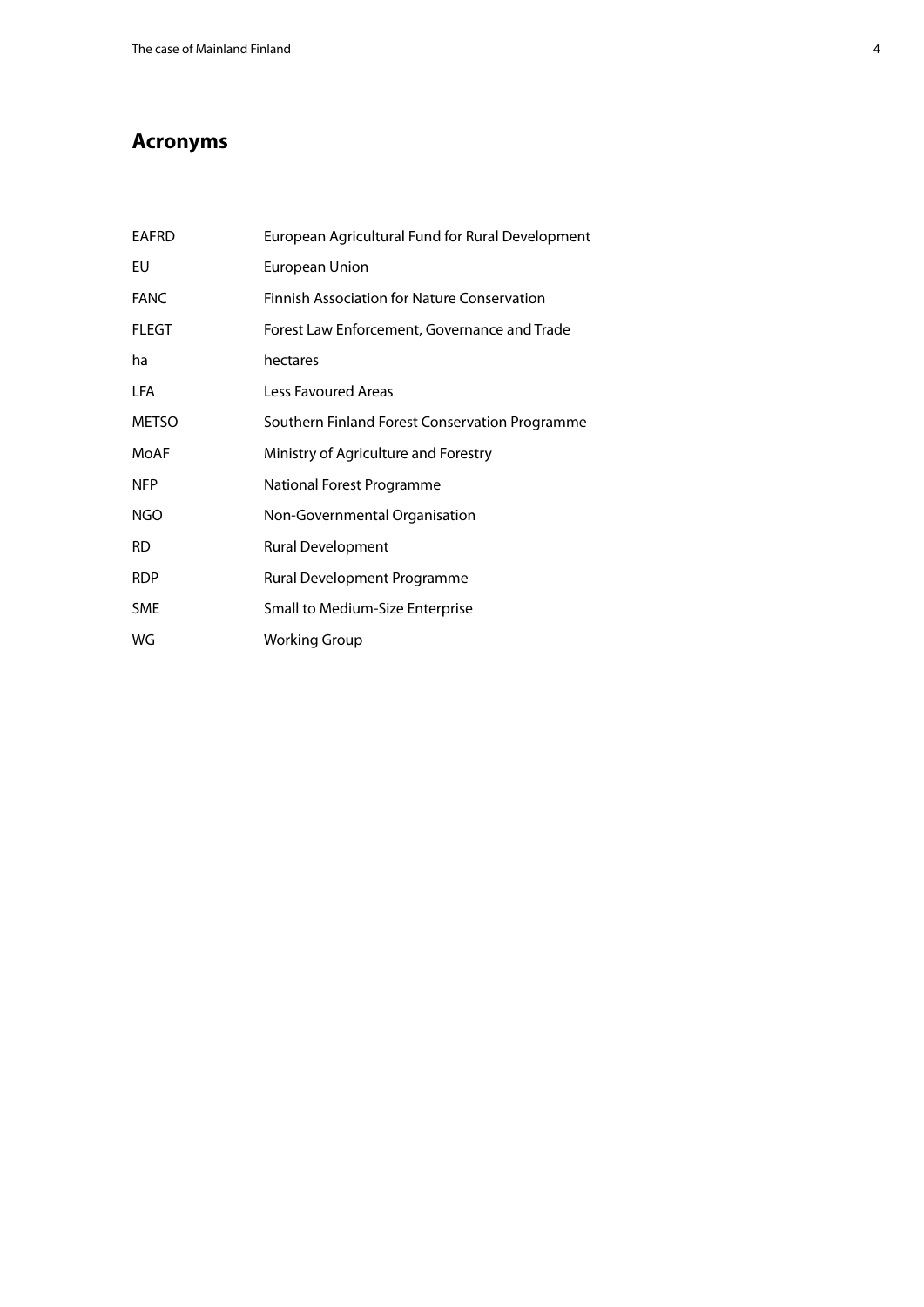## <span id="page-4-0"></span>**1 Background**

#### **1.1 Finland is a forest**

The forests of Finland cover 26.3 million hectares (ha), or more than 85 per cent of the entire landmass. Forest land constitutes 20.2 million ha of this land, while the rest includes scrubland (2.8 million hectares), wasteland (3.1 million ha) and other forestry land (0.2 million ha). The largest proportion of forests in Finland is made up of managed forests, and only 4.6 per cent of forest land is strictly protected (Finnish Statistical Yearbook of Forestry, 2006). Most protected forests consist of state-owned scrubland in North and East Finland. About 1,077,000 ha consist of forestland or bog woodland in the Natura 2000 sites. Not all of this is strictly protected, and part of this is scrubland (Ministry of the Environment, 2008). Most of the strictly protected forests are in Natura 2000 sites, but not all. Across Finland, conifers are the most dominant tree species: pine (13.3 million ha) and spruce (4.7 million ha). Half of all forestry land, 13.7 million ha, is privately owned by individuals. Most of these forests are in the south of Finland. The state owns nearly as much, 9.1 million ha; companies own 2.1 million ha; while the rest, 1.4 million ha, is owned by other bodies (the Church, municipalities etc.)

#### **1.2 Environmental challenges in the countryside**

Over 90 per cent of Finland's area can be classified as rural (RDP for Mainland Finland, 2007, p. 4). The most serious environmental problems in Finland's rural areas are biodiversity loss and high nutrient flow from agriculture (and forestry) to rivers, lakes and the Baltic Sea, which causes eutrophication and harmful algal blooms which makes the water impossible to drink or swim in.

According to the Assessment of the Finnish Biodiversity Programme (Hildén et al., 2005), the loss of biodiversity is still going on in Finland; and Finland will not reach the EU's target to stop biodiversity loss by 2010. To protect and enhance biodiversity, forests and thus forestry play an important role. Forests are the most important habitat type for endangered species in Finland, with 37.5 per cent of endangered species living mainly in forests. However, in the south of Finland only 3.6 per cent of the forests are protected (METSO Working Group, 2008, p. 8). Traditional rural habitats are the second most important habitat type for endangered species, with 28 per cent of them living in meadows and other agriculture habitats (RDP for Mainland Finland, 2007, p. 26).

As stated above, the other major environmental problem in Finland is the nutrient flow from agriculture and forestry to rivers, lakes and the Baltic Sea. At the moment it looks as if Finland will not reach the Water Framework Directive Target 2015, with its target of ensuring the good ecological status of the waters. In the national discussion on the Common Agricultural Policy, this item has been more important than biodiversity. This is because many summers have seen blue algae blossoms appear in the Baltic Sea, which has had a negative impact on (for instance) people taking their holidays in their summer cottages. When the Monitoring Committee for the RDP for Mainland Finland accepted Finnish proposals for changes in the Programme (12 December 2007), the proposals dealt with agro-environmental improvements to water protection, not biodiversity or forests.<sup>1</sup>

#### **1.3 One Finland, two programmes**

Finland has one national rural development strategy for 2007–2013 and two Rural Development Programmes (RDPs) for 2007–2013. The RDP for Mainland Finland was accepted by the European

<sup>1</sup> [http://www.mmm.fi/fi/index/etusivu/maaseutu\\_rakentaminen/ohjelmakausi20072013/muutosesitykset.html](http://www.mmm.fi/fi/index/etusivu/maaseutu_rakentaminen/ohjelmakausi20072013/muutosesitykset.html)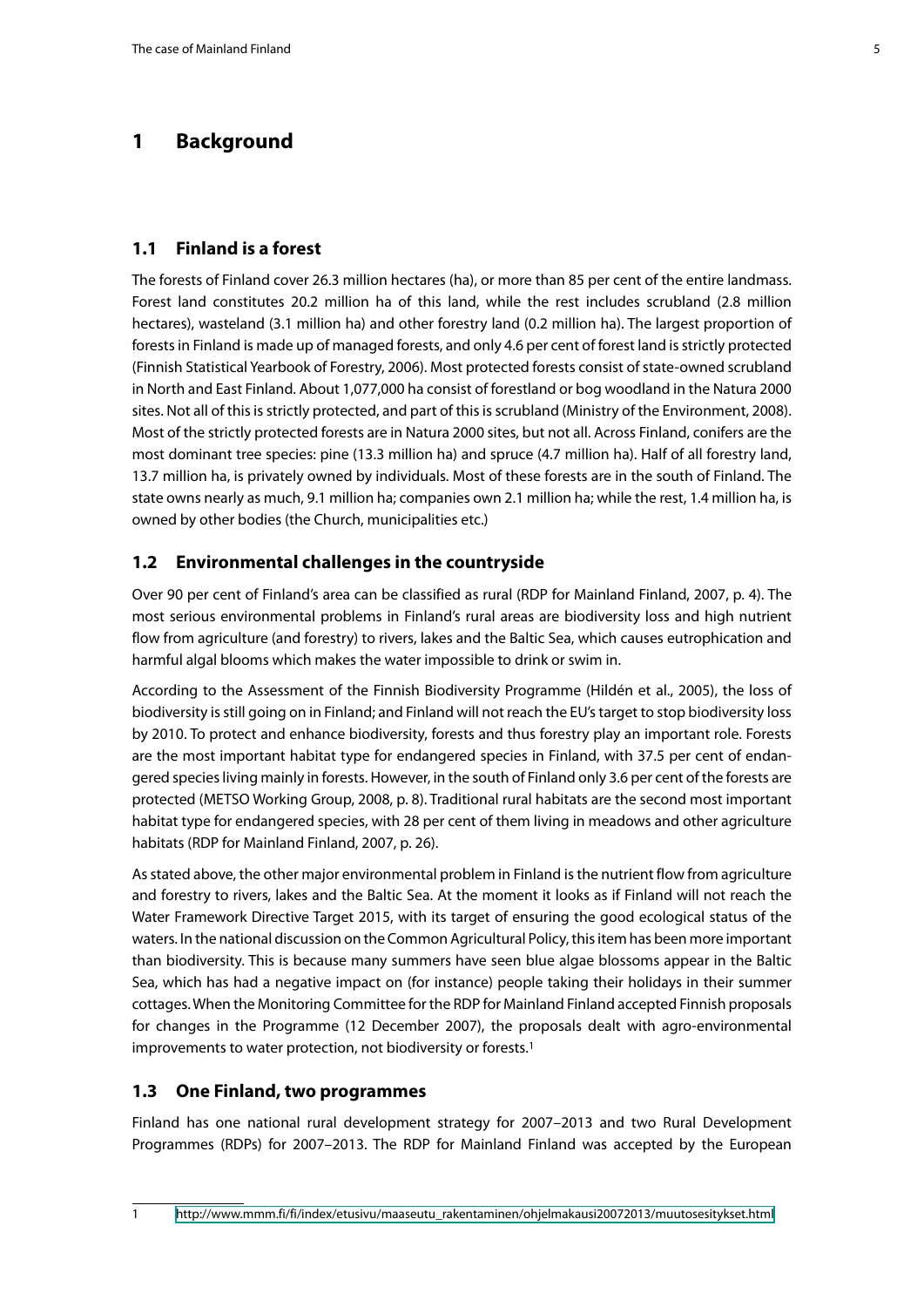Commission on 10 August 2007, and the programme for the autonomous Åland Islands in December 2007.2,3 This analysis concentrates on the RDP for Mainland Finland, however, for a variety of reasons: because the final programme of the Åland Islands is not yet available on the internet; because the county is small (only 1,527 km2, compared to Finland's total area of 390,920 km2; RDP for Mainland Finland, 2007, p. 4); and because forests are not as important for the economy in the Åland Islands as they are on the mainland.

<sup>2</sup> Manner-Suomen maaseudun kehittämisohjelma 2007–13. 2007. CCI 2007 FI 06 RPO 001. Maa-ja metsätalousministeriö 8/2007. ISSN 1238-2531. Annex, and pp.170–171.

<sup>3</sup> Commission press release 20/12/2007, IP/07/1967: Further set of rural development programmes for the period 2007–2013 agreed. In addition the draft for the Åland islands programme is on the internet (in Swedish): [http://www.](http://www.regeringen.ax/naringsavd/jordbruksbyran/LBU_2006_2013.pbs) [regeringen.ax/naringsavd/jordbruksbyran/LBU\\_2006\\_2013.pbs](http://www.regeringen.ax/naringsavd/jordbruksbyran/LBU_2006_2013.pbs)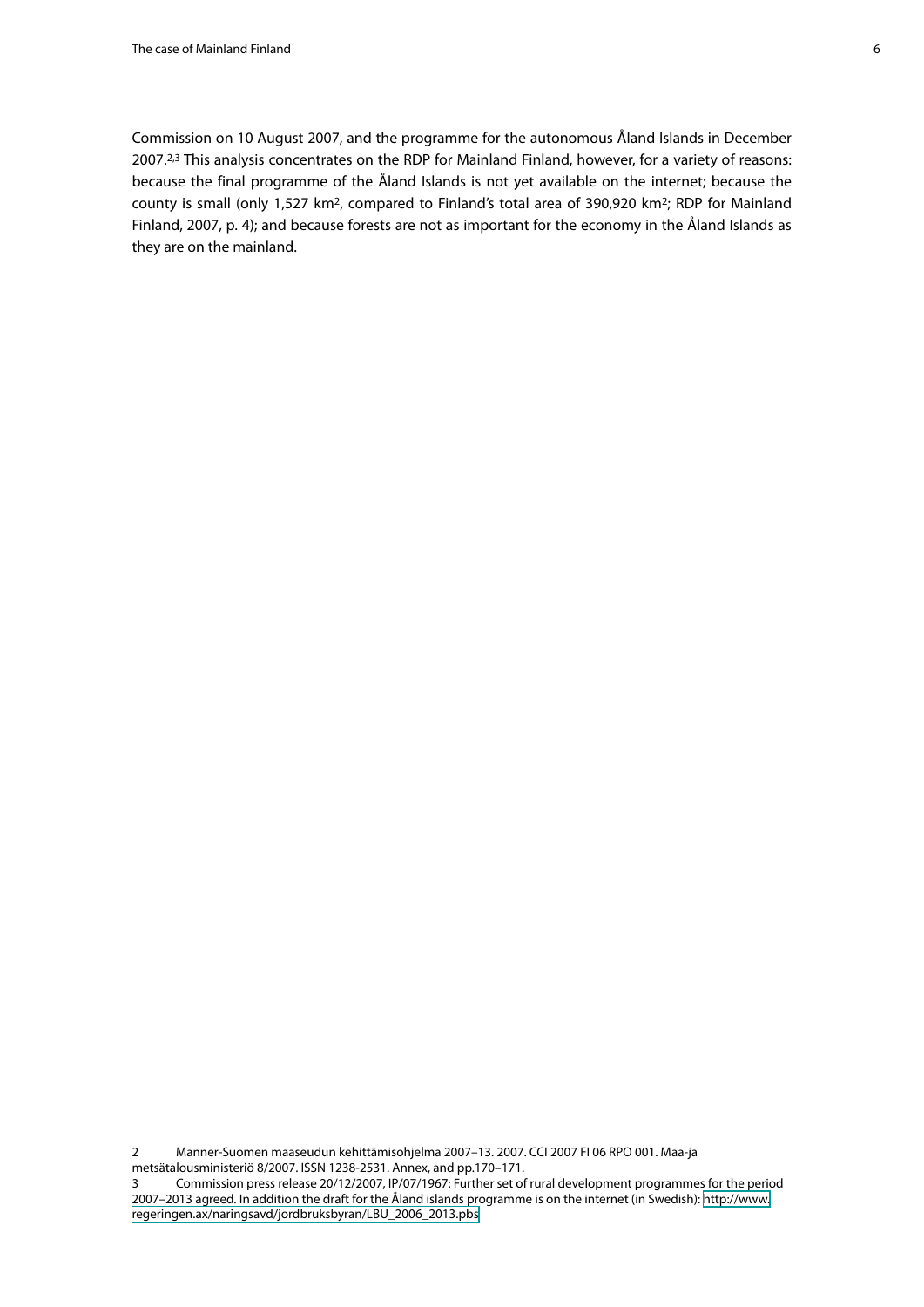### <span id="page-6-0"></span>**2 Is money from the rural development fund going to forestrelated activities?**

The total budget of the Mainland Finland Rural Development Plan is  $\epsilon$  7,407 million.  $\epsilon$  6,625 million will come from public money, of which €2,062 million is EU financed, via the rural development fund (EAFRD). The rest, €782 million, will be private money.<sup>4</sup> The Åland Islands programme is small. The total public expenditure is €56.9 million and the EU contribution via the rural development fund is €17.5 million (Commission MEMO, 2007).

In Finland most of the rural development funds will go to agriculture and not to forestry activities. It is still unclear how much money will go to forestry, as some measures in the RDP could be used for both, i.e. agriculture and forest-related actions. Unfortunately most of the funds are destined for exclusively agricultural measures, and no specific part appears in the programme for measures directed only towards forests. The final amount of money going to forestry activities will depend on activities of the forestry sector, such as forest centres, and not on actions focusing on sustainable forest practices or biodiversity protection, as the programme does not include anything new or obligatory for enhancing or protecting biodiversity.

One new aspect of the Finnish RDP for 2007–2013 is the focus on bioenergy. This is one of the priorities in the programme. Funds are available for developing bioenergy, both in the agricultural and in the forestry sector. Currently there is a debate in Finland as to how much more biomass can come from the forests to use as bioenergy. The forestry industry is worried that the demand for wood for bioenergy will lead to a rise in prices, and that this will cause competition with other forest products. Environmental NGOs have also observed there is not enough knowledge yet on the environmental impact of taking the stumps. What is known is that when too much biomass is taken out of the forests, there is a definite impact on the ecosystem.

#### **2.1 Axis 1: improving the competitiveness of the agricultural and forestry sector**

The forestry sector can get funds for measures laid down under Axis 1; there is money for education for landowners, for instance, and money especially for small or medium-size enterprises (SMEs) for marketing new timber products, etc. Axis 1 funds are not supposed to be for forest environment measures. In theory, NGOs could also conduct training projects and receive money for this. In practice these funds are administered by forest centres, so this possibility for more environmentally friendly forestry will not usually be funded via Axis 1 rural development funds. The priority in this axis for forests is bioenergy.

In Finland, the possible lines for forestry are:

- 1. Actions relating to vocational training and information (measure 111)
- 2. Modernisation of agricultural holdings (measure 121)
- 3. Adding value to agricultural and forestry products (measure 123)
- 4. Cooperation for the development of new products, processes and technologies in agriculture and food (measure 124).

<sup>4</sup> Manner-Suomen maaseudun kehittämisohjelma 2007–13. 2007. CCI 2007 FI 06 RPO 001. Maa-ja metsätalousministeriö 8/2007. ISSN 1238-2531. Annex, and pp.170–171.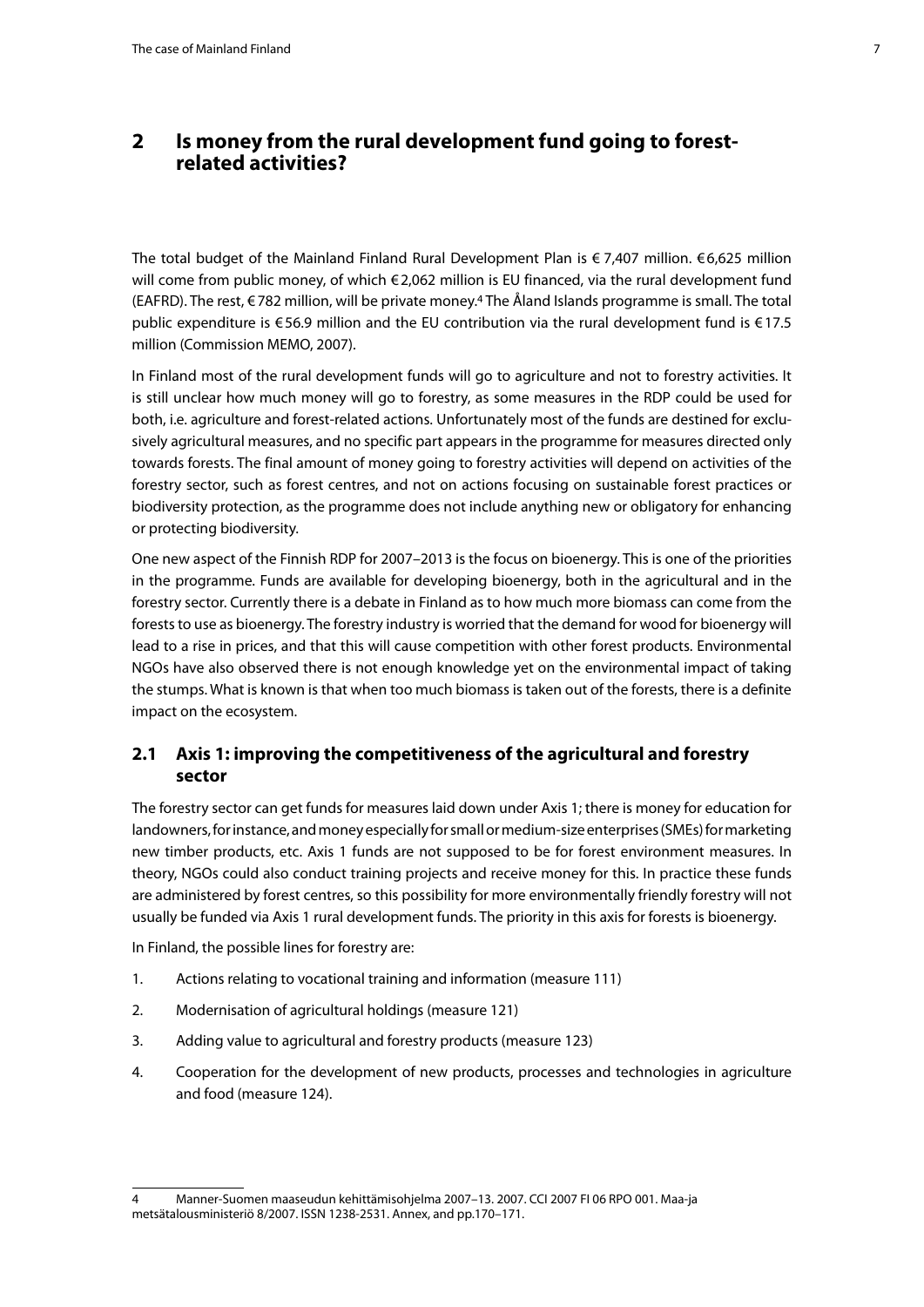#### <span id="page-7-0"></span>**2.2 Axis 2: forest biodiversity refers to national money**

As stated before, one of the main problems of Mainland Finland's RDP is that it includes nothing new and obligatory for biodiversity. Under Axis 2, the axis which could provide funds for improving the environment, Finland is not using the rural development funds for Natura 2000 forest areas, nor for forests outside the Natura 2000 areas.

The RDP refers to national funding for forest conservation, but EU funds (except LIFE+) will not be used for this (RDP for Mainland Finland, 2007, p. 28-29, 63). Unfortunately, national funding sources are inadequate for the amount of money needed to develop Natura 2000 management plans and other conservation purposes. There is a funding programme for existing national nature conservation programmes and for the establishment of the Natura 2000 network for the period 1996–2009 (€500 million). However, there is not enough money for the development of management plans of Natura 2000 sites: and this is a serious problem. For example, about 100,000 ha of forest areas is not protected by the Nature Conservation Act. They fall under the weaker Forest Act, the Land use and Building Act or the Extractable Land Resources Act. Yet it is precisely these forest areas which are most in need of special management plans, because without proper inventories of habitats and species, and without guidance, any logging threatens the biodiversity conservation values in these areas.

The Finnish national budget for 2008 allocates money from the Ministry of the Environment to Metsähallitus (the former Forest and Parks Service) to create thirty Natura 2000 management plans in 2008 (National Budget Proposal, 2007, p. 660). This is not a large number, if you consider that Finland has 1,858 Natura 2000 sites, amounting to a total of 4.9 million ha (Ministry of the Environment, 2008). Finland has a Sustainable Forestry Financing Act, managed by the Ministry of Agriculture and Forestry, but this act does little to solve this problem. The proposal in the national budget 2008 is to spend €6.9 million on environmental measures in private forests. With this money, only 4,800 ha of the total amount of 26.3 million ha of forests can be supported for implementing greener forestry practices in Finland for 2008. The Natura 2000 management plans are not mentioned in this part of the Finnish national budget (National Budget Proposal, 2007, p. 339).

The most critical problem relates to the financing of the new forest conservation areas in southern Finland. In this part of the country you can find most of Finland's species, but only a few conservation areas. This is still not funded. The national 'METSO II' Working Group estimated, in the final report to the Ministry of Environment (17 December 2007), that the cost of the new conservation programme for 2008–2016 would be in the region of €733.62 million to €1,253.62 million. It is interesting to know that the Working Group proposes to use money from the RDP to cover part of the cost of this conservation programme (METSO Working Group, 2008, pp. 10, 30).

In addition, although there is a clear lack of national funding for forests, no major changes are in preparation. The Ministry of Agriculture and Forestry nominated a new working group to update the ecological part of the RDP on 19 September 2007, but forests are strangely not included in the terms of reference (MoAF Working Group, 2007a).

#### **2.3 Axis 3: Improving quality of life**

Axis 3 contains some possibilities for forestry funding: e.g. measures 311 ('Diversification into non-agricultural activities') and 312 ('Creation and development of micro-enterprise'). Both of these measures can be used in forestry and forest bioenergy.

Some NATURA 2000 or other environmental management plans may be financed by measure 323 Conservation and upgrading of rural heritage (RDP for Mainland Finland 2007, p. 72, 203-206, 234). However, this budget line is the smallest one, only 6 million euros (RDP for Mainland Finland 2007, p. 226).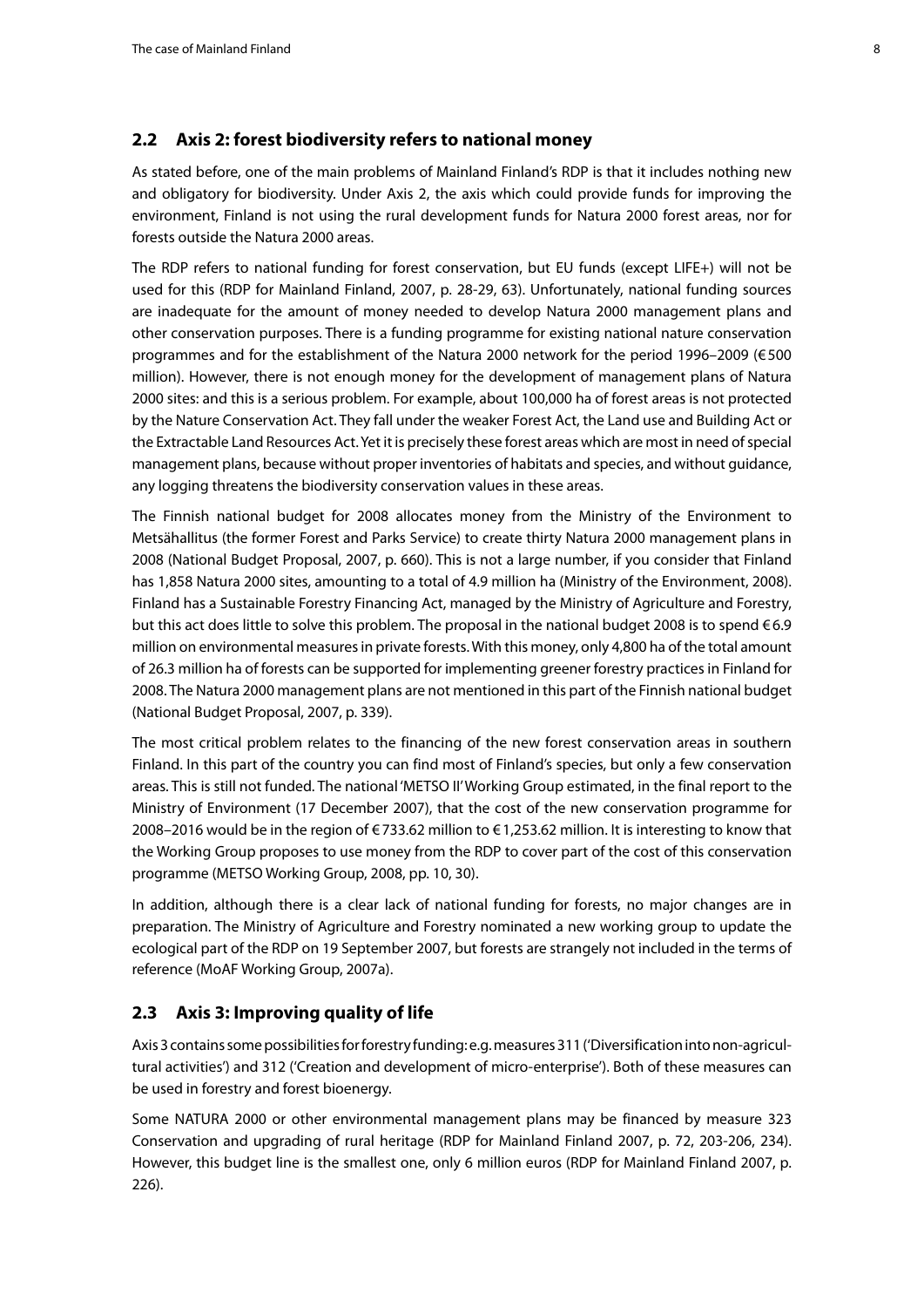#### <span id="page-8-0"></span>**2.4 Axis 4: Leader**

Axis 4, Leader, is the most innovative axis. It can also be used for forest biodiversity, but it depends on small local projects: for instance the restoration of some areas that might be suitable for ecotourism. Much depends on interests of Leader action groups and local rural development plans.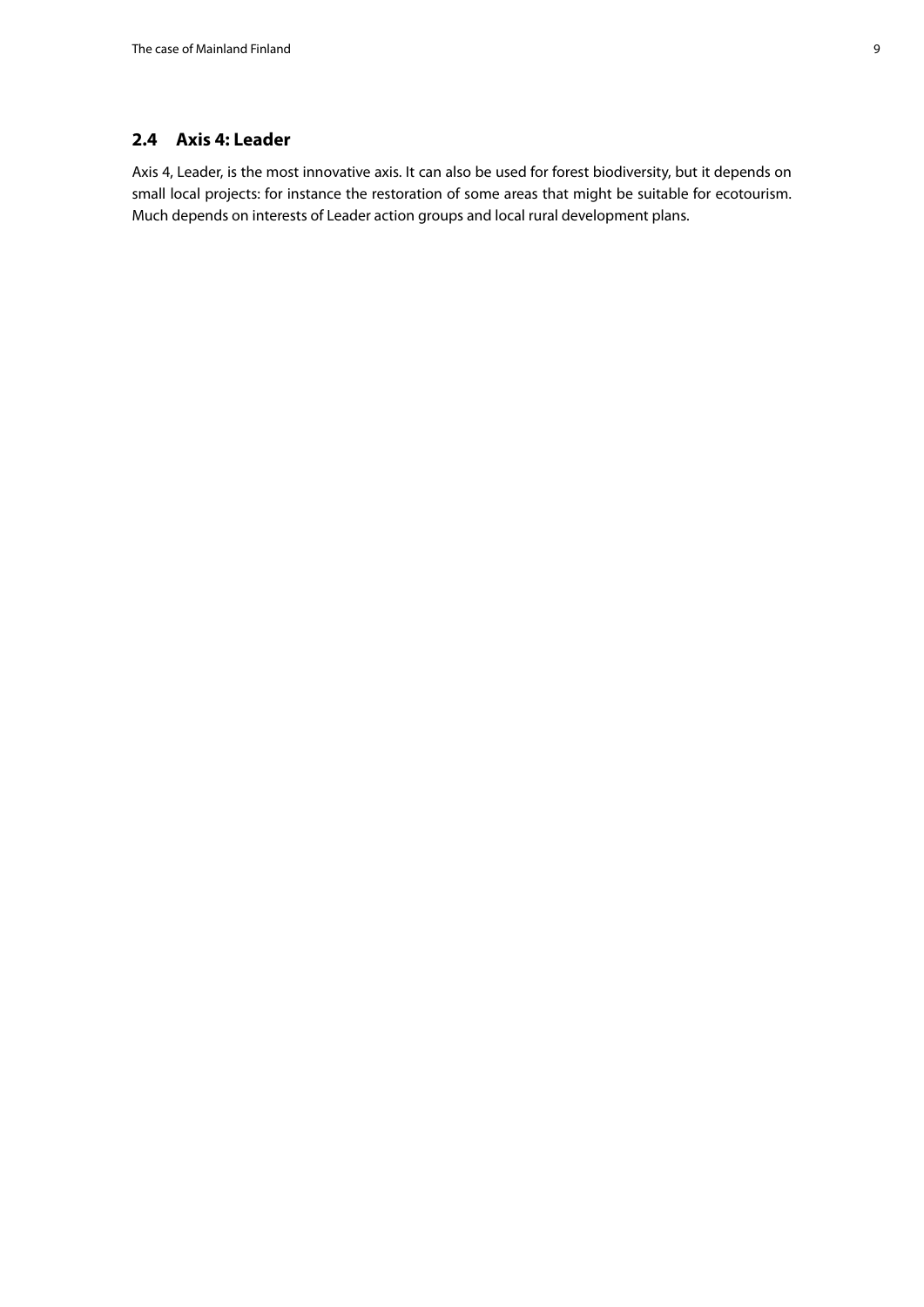## <span id="page-9-0"></span>**3 Is the national rural development strategy in line with other programmes?**

#### **3.1 The national biodiversity action plan**

The new Finnish National Biodiversity Strategy was accepted in December 2007 (Ministry of the Environment, 2007). This strategy highlights forests and traditional rural habitats. However, the RDP 2007–2013 only gives money for traditional rural habitats. That is why Mainland Finland's rural development strategy 2007–2103 is not in line with the Finnish National Biodiversity Strategy.

#### **3.2 The National Forest Programme**

The idea of Finland's National Forest Programme 2010 was to strike a balance between forest use and conservation.5 In practice, however, forestry has already received most of the sums available under the national funding sources of the NFP.

The National Forest Programme also puts an emphasis on bioenergy. This is in line with the national strategy plan for rural development, where bioenergy is the most important issue for forests.

The largest gap between the NFP and the strategy plan for rural development relates to the conservation of the forests of southern Finland. This issue should be included in the national strategy plan for the rural development of Finland, and receive money from the rural development fund. But the rural development strategy and programme do not include any special forest biodiversity measures. In the new special national rural development plan (2007), there is only one forest biodiversity measure: the implementation of the METSO programme (the southern Finland forest conservation programme). The problems are described briefly in the descriptive section of the chapter on the background of the RDP. And that is why Mainland Finland's rural development strategy plan for rural development does not support the national forest programme in a balanced way.

#### **3.3 Others**

Landscape is not included in any national or EU nature conservation priorities: but in the Finnish strategy plan for rural development and the RDP, landscape is highlighted over biodiversity because the Government needs reasons for payments for less favoured areas (LFA) by keeping landscape open by farming. In practice, the Finnish LFA amounts to direct payments to farmers.

The protection of forest landscape for example against logging is not included in the RDP. In the countryside, forestry does not even take into account forest areas close to settlements and whether faraway landscapes are visible in the distance (cf. RDP for Mainland Finland 2007, p. 30). According to the Forest Act there is no need for a statement or permission from neighbours before logging. The municipality can claim for softer logging practices only in some planned areas, which are mainly situated in towns but not in the countryside.

In addition, according to rules for Good Agricultural and Environmental Conditions, small groups of trees and bushes as well as patches of rocks located within arable land must be retained in order to preserve the characteristic features of arable environments. They cannot be removed without notifying the municipal rural business authority in advance (RDP for Mainland Finland 2007, p. 77).

5 In English on the internet: [http://www.mmm.fi/en/index/frontpage/forests/nfp2010/documents\\_reports.html](http://www.mmm.fi/en/index/frontpage/forests/nfp2010/documents_reports.html)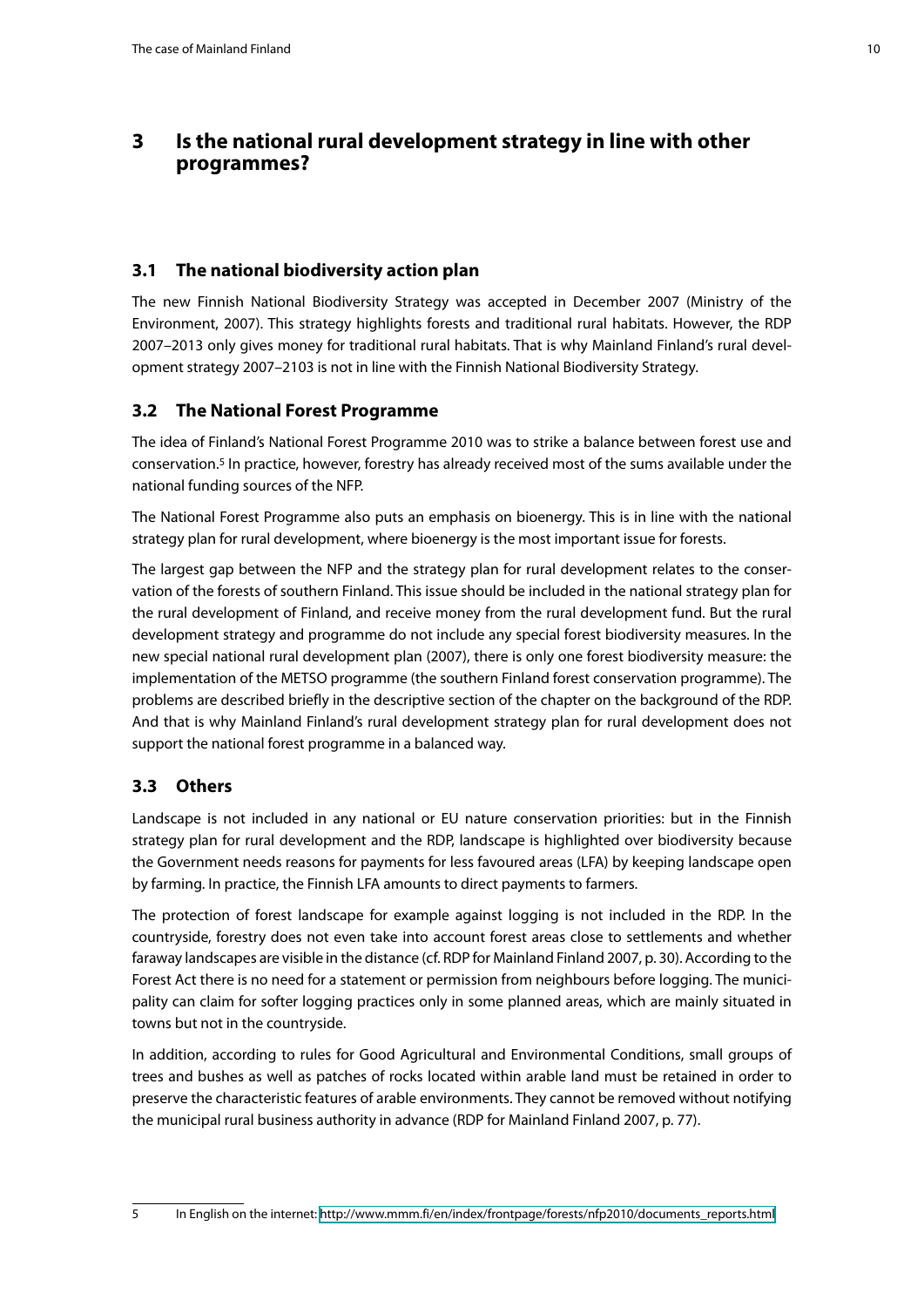#### <span id="page-10-0"></span>**4 Is the Rural Development Programme in line with the national strategy plan for rural development?**

There are two national RDPs in Mainland Finland: a general one, 'Elinvoimainen maaseutu – yhteinen vastuumme' for 2005–2008, and a specialised one, 'Elinvoimainen maaseutu – ministeriöiden vastuut ja alueellinen kehittäminen' for 2007–2010. The special programme has €1 million of national money for innovative pilot projects at the regional and local levels. The special programme is so new, however – it was only adopted in February 2007 – that it has not yet had any direct impact on the overall RDP.

Forest bioenergy has been one of priorities in national rural development strategies for a long time. The implementation of the southern Finland forest conservation programme is the only forest biodiversity measure in the new programme (2007). However, there is also a vision of how ecotourism and 'nature and landscape services' could provide new possibilities for the countryside, and this may provide a basis for a more balanced RDP in the future.

In general, Mainland Finland's RDP is not in conflict with national rural development strategies.6

However, there are such great differences between Mainland Finland's RDP and the national strategy plan for the rural development of Finland 2007–2012 that comparisons are difficult. The foreword of the national plan (2007) identifies two main differences:

- 1. The RDP is based on EU money, while the national strategy plan is funded by domestic money; 'only 13 per cent of RDP money is spent on the policy sector of rural development'
- 2. The domestic plan is much wider, and also contains chapters on infrastructure, health etc. In addition, the national plan comprises a long list of things what the Government is planning to do in any case, and it contains many very general statements. In Finland most of those involved in regional development think that the national strategy plan has no real or practical importance. It is largely theoretical and bureaucratic.

<sup>6</sup> TEM: Maaseutupoliittinen kokonaisohjelma (Rural Development Programmes). Available in Finnish on the internet, <http://www.tem.fi/index.phtml?s=2170>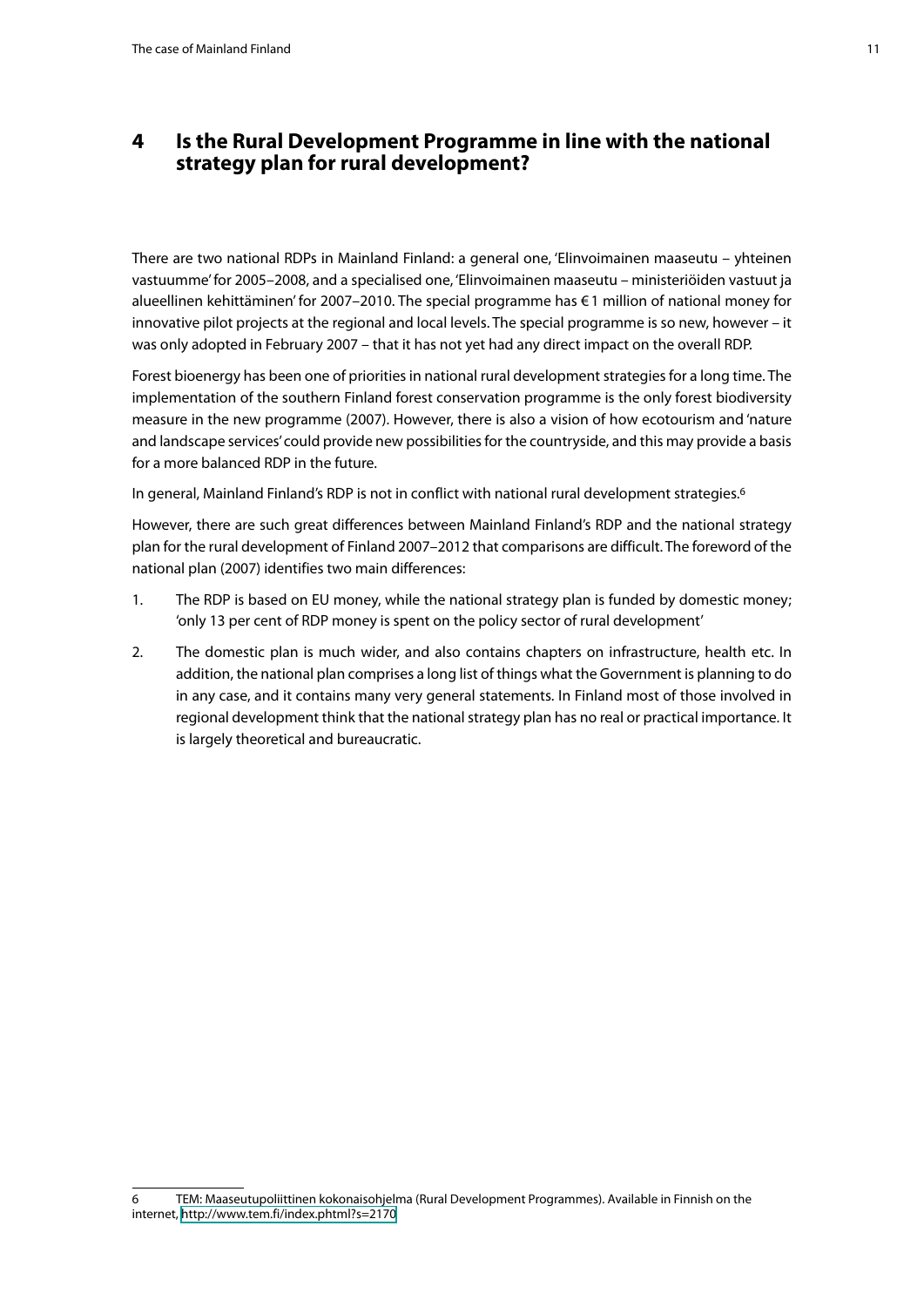## <span id="page-11-0"></span>**5 The Rural Development Programmes and other EU policies**

#### **5.1 The EU target 2010 (stopping biodiversity loss by 2010)**

The RDP gives money to traditional rural habitats and species, but not to forests. As forests are the most important habitat for endangered species in Finland, for protecting and enhancing biodiversity, it can be concluded that the RDP is not contributing to stop biodiversity loss.

#### **5.2 Natura 2000**

Finland did not include the measures for Natura 2000 payments in the RDP; these measures refer mainly to national money. Traditional rural habitats in the Natura 2000 areas can get money from some of the agro-environmental measures in Axis 2; and if there is some 'forest' in a meadow or field, this kind of management may be funded via these measures as well. Genuine forest areas in Natura 2000 areas, however, cannot. Some small management plans may be financed by measure 323 Conservation and the upgrading of rural heritage (RDP for Mainland Finland 2007, p. 72, 203-206, 234).

#### **5.3 Other related EU policies such as the EU Forest Action Plan, the FLEGT Action Plan, and the Biomass Action Plan**

The EU Forest Action Plan is a soft policy in Finland, and there are only a handful of people who have read it. It is mentioned in the RDP only once, while the Forest Law Enforcement, Governance and Trade (FLEGT) is not mentioned at all.

Bioenergy is the biggest winner in this RDP. There was even a special memorandum on bioenergy (MoAF Working Group, 2007b). It opens many budget lines for both agriculture and forest bioenergy (e.g. 111, 121, 123, 311, 312, Leader). This will contribute to achieving the EU biomass and renewable targets.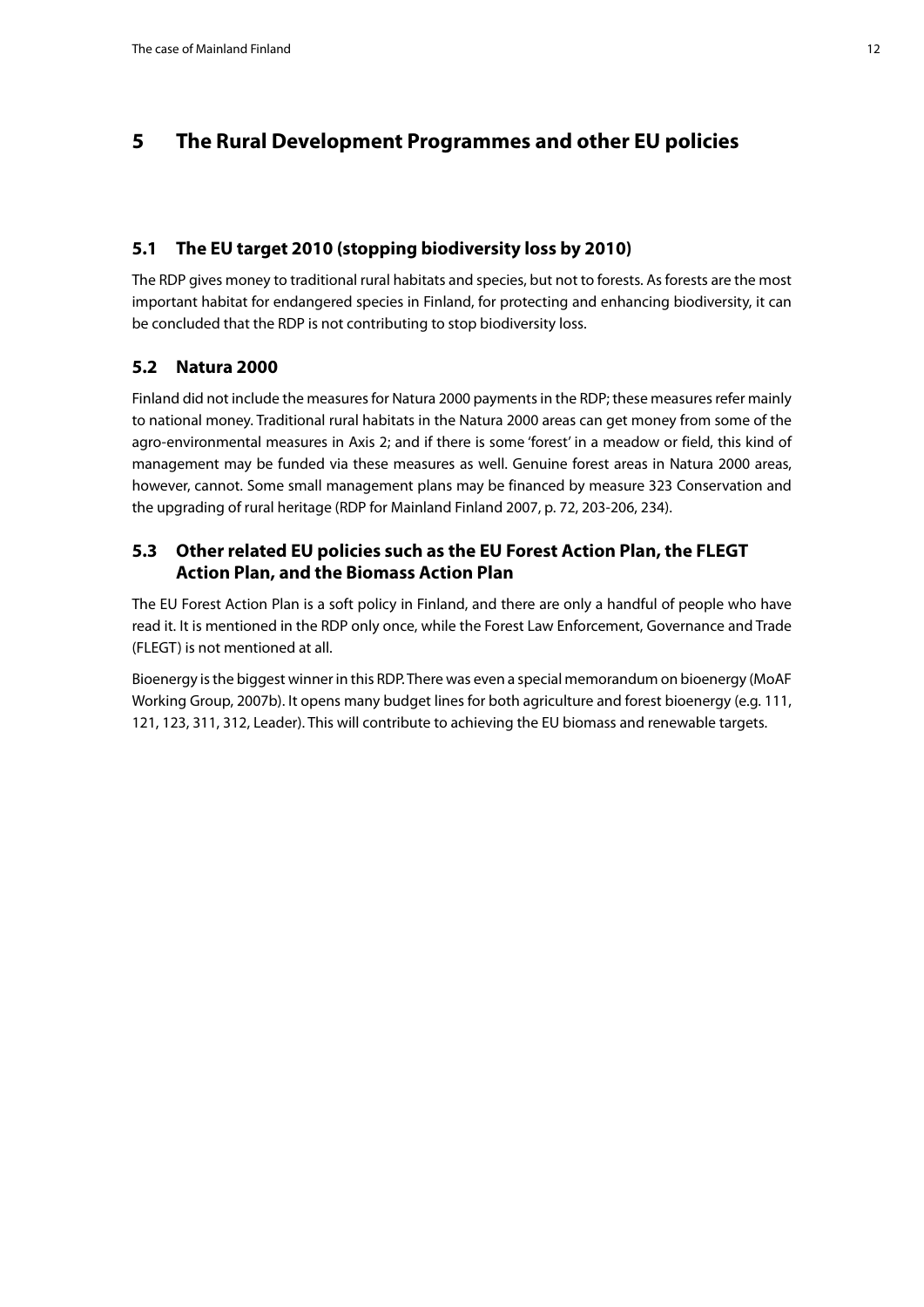## <span id="page-12-0"></span>**6 The process of developing the programme**

The strong claim for partnership in the regulation was new in this programming period. It was important, because historically the Government has not listened to environmental NGOs on rural development issues.

However, their partnership did not work in practice. On 14 June 2006, the Finnish Association for Nature Conservation wrote in the statement to the Ministry of Agriculture and Forestry about the draft RDP:

The Partnership was not working in reality, at either the national or regional levels

At the national level, environmental NGOs could only contribute to the development of the strategy and programme on some subcommittees, but not, for example, in the decisive Strategy Working Group. There was a wide discrepancy between the number of seats for NGOs, and the number of seats for producers.

At the regional level, the administration did not even ask for statements from environmental NGOs. Usually they were not informed at all. The same problem appeared for Leader.

We received the final version of the ex-ante evaluation report only with the draft Rural Development Programme. NGOs were not invited to the evaluation seminar or steering group. That is why we could not express our opinions on background information, methods, alternatives and the contents at the right time. Now the ex-ante evaluation is going to be a bad example of a public hearing, which happened too late.

This statement round has been arranged in the summer holiday season. Given the circumstances, there is a need for longer notice periods.

That is why the Finnish Association for Nature Conservation stresses that partnership and public participation have gone against the Regulation. It is now important to improve the ecological balance of the programme. It is also important to safeguard the participation of environmental NGOs in the future, both nationally (e.g. Monitoring Committee) and regionally.7

In addition, the Ministry of Agriculture and Forestry's agriculture units succeeded in dominating the process by nominating preparatory working groups in a very unbalanced way – even inside the Ministry and in Government. Meanwhile the Ministry of the Environment did not have many seats in the decisive working groups. The forestry unit of the Ministry of Agriculture and Forestry, and other forestry bodies and individuals, were also underrepresented.

As result, in the working groups of the four axes, only one environmental NGO member had a seat (in the agro-environmental working group). He was the only member from a very wide NGO coalition (FANC, WWF, BirdLife, Hunters organisation etc.), and he is a specialist in agriculture, rather than forests.

In the twenty subcommittees under the agro-environmental workgroup, four environmental NGO members had a seat. In practical terms, things have not run to plan; for instance when the Natura 2000 subcommittee made proposals to activate Articles 46 and 47 of the Rural Development Regulation for forest biodiversity, the proposal had already been ignored by the agro-environmental working group, and it is possible that the strategy working group did not even think about it.

The consultation round had no impact, because it occurred during the summer holiday period and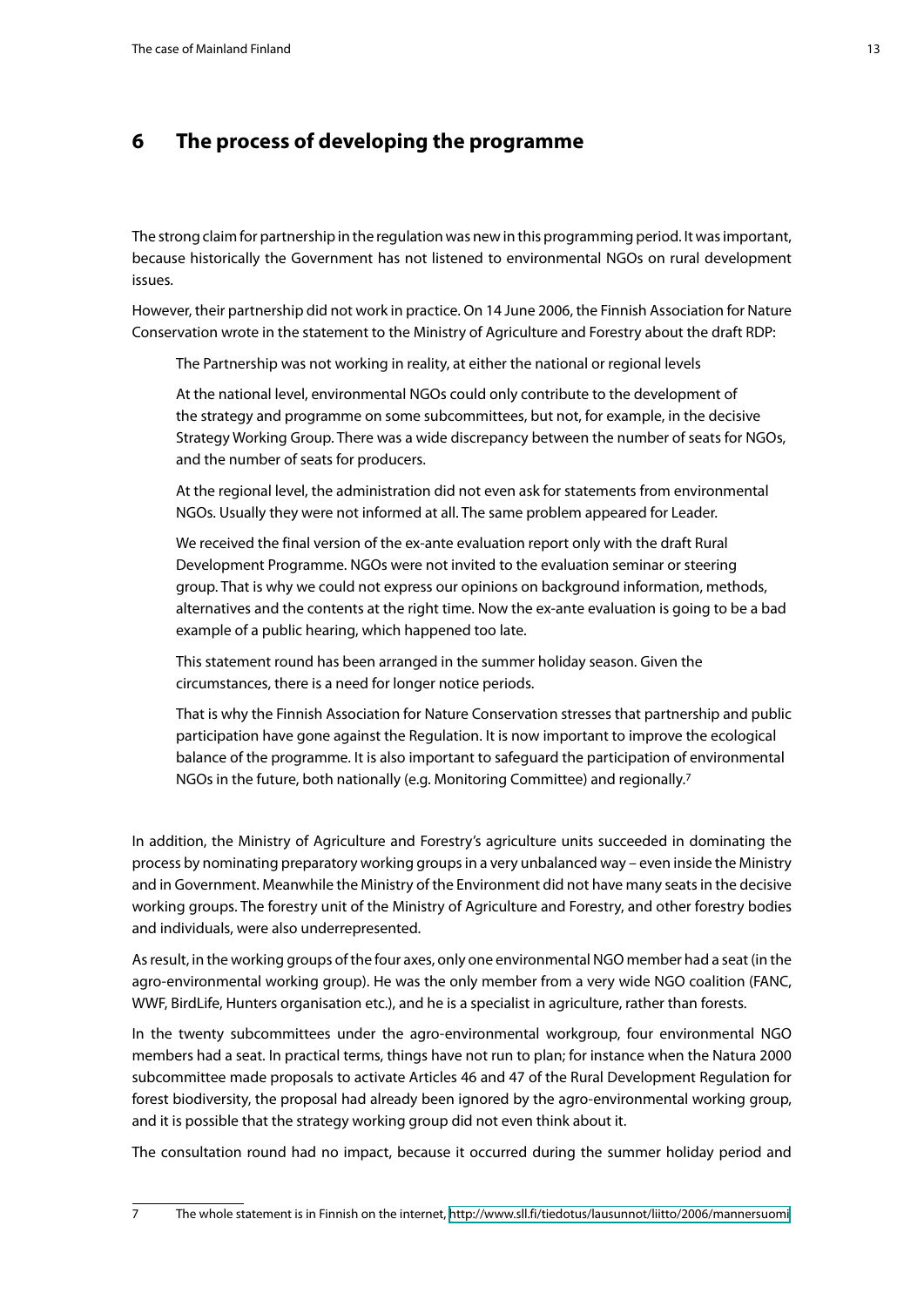came too late. Even the ex-ante evaluation was a failure; it had no impact on the draft, again because it came too late. In addition, there were no forest biodiversity experts in the evaluation team. Nor was there any statement about the draft ex-ante evaluation. It was not open for comment until it had already been adopted in the strategy and programme, which is contrary to all the principles of environmental and strategic impact assessments.

Unfortunately the Commission did not press Finland to make any major improvements to the RDP. When the programme was approved on 10 August 2007, the Commission stated that they had some problems with some of the agriculture measures related to biodiversity and water, but there was nothing specifically on forests.

It is true that environmental NGOs now have seats on the monitoring committee and working group, which is making more proposals to improve the ecological dimension of the RDP. Unfortunately, however, this working group is not working with forests.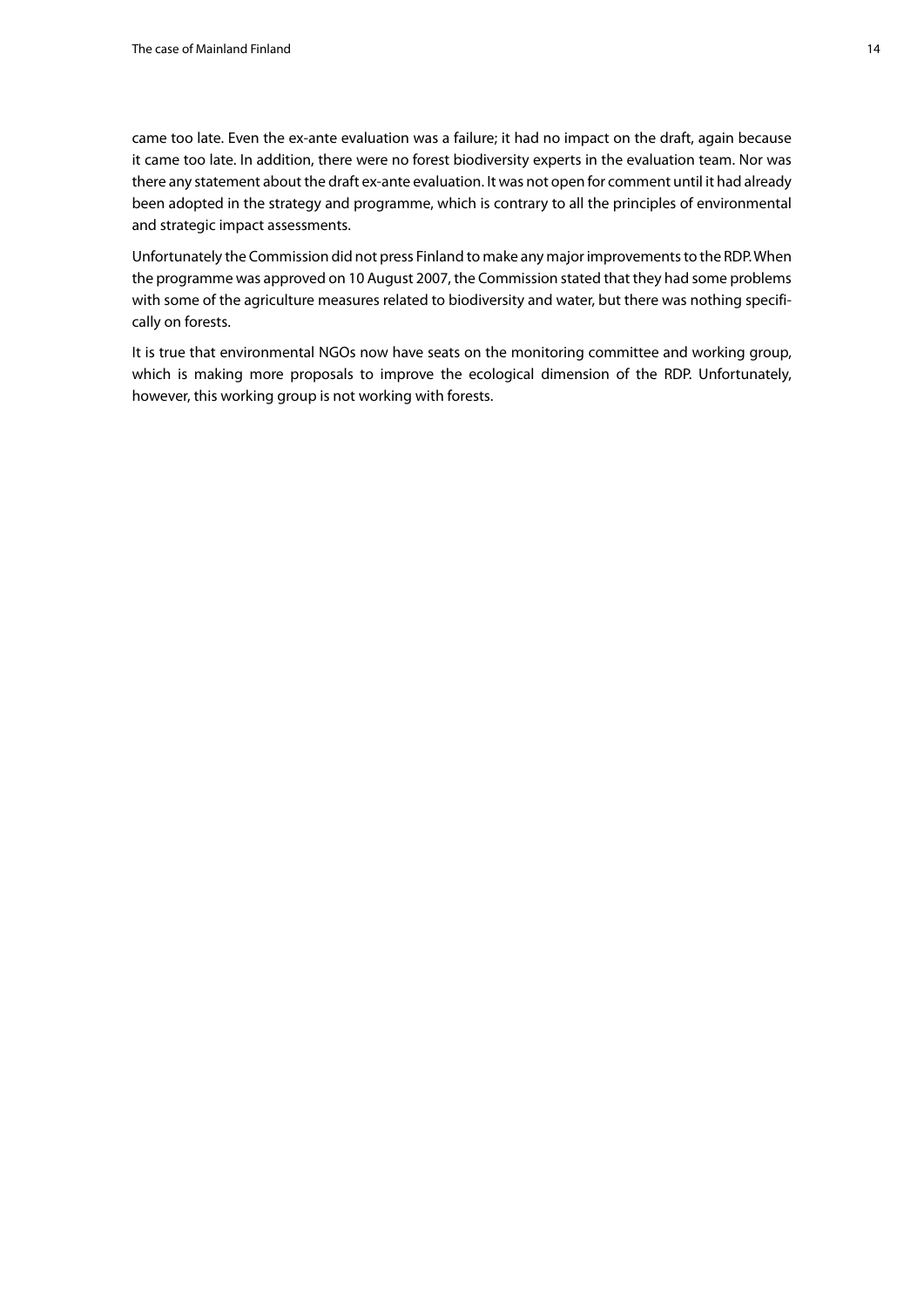## <span id="page-14-0"></span>**7 Conclusions**

Mainland Finland's RDP is for agriculture – not for forests, and still less for forest biodiversity. In general there is more money for forest industry than for forest biodiversity in this RDP. Bioenergy is the biggest winner in the forest sector in this programming period, and is one of the priorities. However, it brings risks as well as possibilities for the environment.

The imbalance in this RDP is due mainly to historical administrative practices in the Ministry of Agriculture and Forestry. Because of this, the partnership and ex-ante evaluation did not work properly.

The Commission has raised some criticisms about shortcomings in the ecological dimension of the RDPs, and a working group is now seeking to rectify this. They made a first improvement proposal to the programme in December 2007. Unfortunately this working group does not work with forests.

A report of the brand new national working group on the Conservation Programme for Southern Finland Forests (METSO) made some references to EU funding, including the rural development fund, in the final report published in December 2007. This may lead to an opening of Axis 2 budget lines for forests, but only if there is a great deal of pressure from the Commission, NGOs, researchers and members of the public.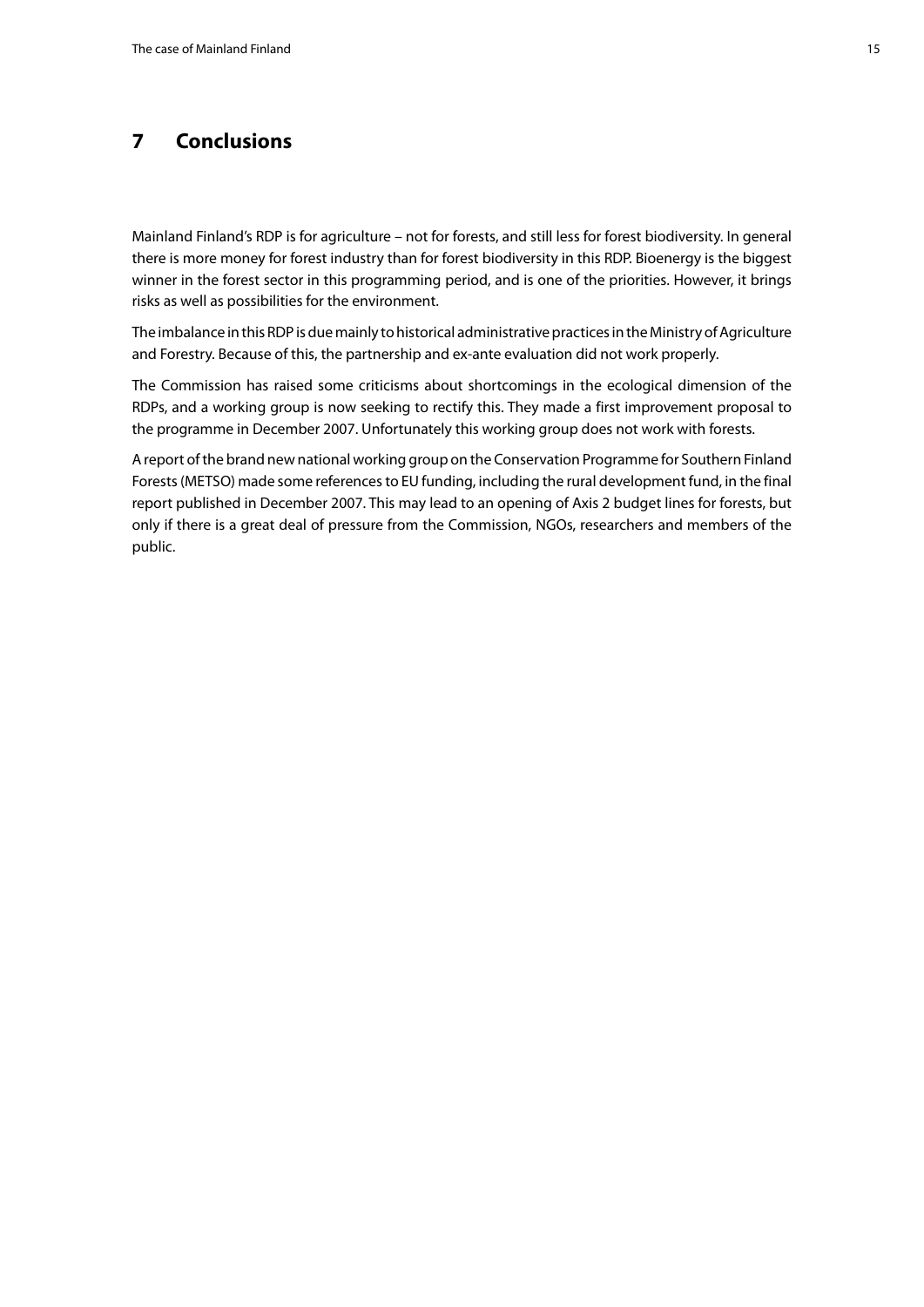## <span id="page-15-0"></span>**8 Relationship between agriculture and forestry in Rural Development policy**

Finland's rural development policy is continuing the old traditions of the Common Agricultural Policy. It is led by the agriculture units in the MoAF. They think that rural development and the CAP amount to the same thing, and new items are taken into account only when it is absolutely obligatory to do so. The Ministry of the Environment, and even the forestry unit in the Ministry of Agriculture and Forestry, find it difficult to get any ideas into the rural development strategy, and any money for forests out of the rural development fund. That is why there is far less money for forests than agriculture in the RDP for Mainland Finland.

In conclusion, we believe that the imbalance between forests and fields in the Finnish RDP is caused by the history and traditions of the administration. In Finland, agriculture is not possible without public money, but forestry is good business even without subsidies. In addition, forestry has received lots of national financing. Although the new EU budget is smaller than before, the Ministry of Agriculture and Forestry wanted minimal change for farmers.